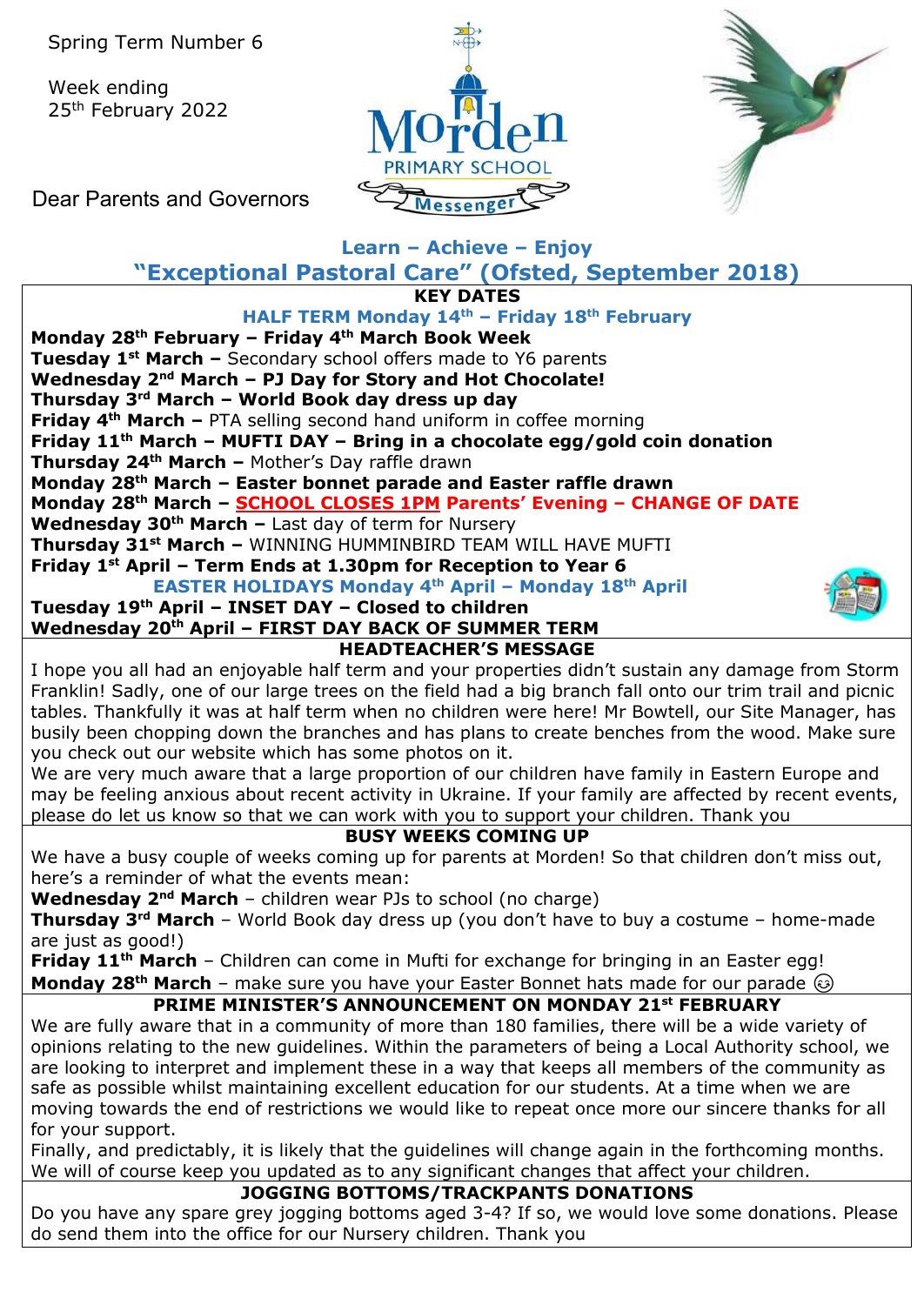#### **UNIFORM EXPECTATIONS**

After the Easter holidays, we will begin to expect all children to adhere fully to our uniform policy. In particular, we will be focusing on shoes that are worn. We require and expect all children to wear black suitable shoes. Ankle boots should not be worn as uniform. Trainers should only be worn on PE days.

### **RECEPTION TRIP TO POLKA THEATRE**

Yellow class had their first school trip to Polka theatre this week to see "The Gingerbread Man." They were so excited to get the 93 bus to Polka. The children were exceptionally behaved and really enjoyed the show. Many of them have been writing super independent questions about the gingerbread man for Mrs Blow this week! Look out for photos on the website  $\odot$ 

# **EAT THEM TO DEFEAT THEM**

80% of UK children are not eating enough vegetables with a third eating less than one portion of vegetables a day. Perhaps most alarming is that 50% of parents say they have given up even trying. The challenge for this year's national campaign is seeing how many different types of vegetables you can eat at home, eat from your school lunch plate or squeeze into your lunch boxes.



**All children have brought home a promotional pack.** Inside is a chart and stickers for children to complete at home with their families.

Every Monday, for the next 5 weeks, we will be celebrating **"Eat them to defeat them"** at school. School dinners will have the vegetable of the week served on that Monday. If they eat it all, they will get a sticker.

Any child who is packed lunch, can bring the vegetable of the week on Monday, and if they eat it, they can have a sticker too!

Please send photos of your children eating their favourite vegetables into school. Also, all children who return completed charts from home will be entered into a raffle to win a special prize! Get ready for battle parents….[.Prepare-for-Victory.pdf \(ifour-vegpower-uploads.s3.eu-west-](https://ifour-vegpower-uploads.s3.eu-west-2.amazonaws.com/wp-content/uploads/2022/01/28091544/Prepare-for-Victory.pdf)[2.amazonaws.com\)](https://ifour-vegpower-uploads.s3.eu-west-2.amazonaws.com/wp-content/uploads/2022/01/28091544/Prepare-for-Victory.pdf)

New advert for 2021: [Eat Them To Defeat Them](https://eatthemtodefeatthem.com/)



**EatThemToDefeatThem.com**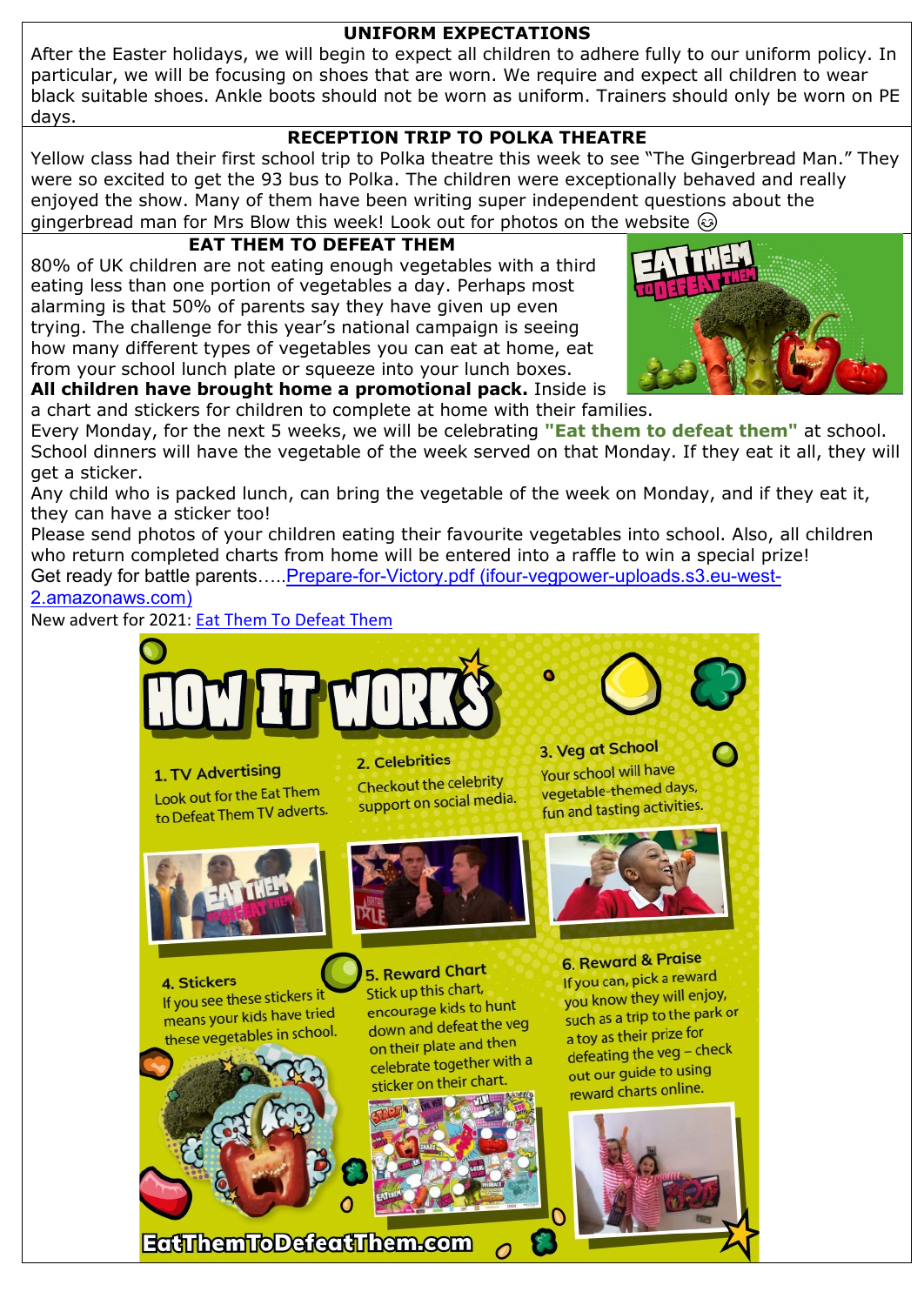| Coffee Morning                                                                                                                                                                                         |  |  |  |  |  |
|--------------------------------------------------------------------------------------------------------------------------------------------------------------------------------------------------------|--|--|--|--|--|
| Hi Mums, Dads, Grandparents, Carers, Friends and Family of Morden Primary,                                                                                                                             |  |  |  |  |  |
| We are very excited to let you know we now have a PTA Committee. I am joined by<br>Caroline Addison as Secretary and Hayley Cockett as Treasurer.                                                      |  |  |  |  |  |
| The PTA would like to invite you to a coffee and cake morning on:                                                                                                                                      |  |  |  |  |  |
| Friday 4 <sup>th</sup> March, 8.45-10.15am.                                                                                                                                                            |  |  |  |  |  |
| We will be selling new/used school uniform at this coffee morning and after school<br>outside the studio.                                                                                              |  |  |  |  |  |
| This is a great chance for us to get to know each other and chat about what we are<br>looking to do regarding fun activities and fund raising for everyone at our school.                              |  |  |  |  |  |
| Any donations of uniform would be very much welcomed. Can you please leave<br>these with the school office before Friday 4 <sup>th</sup> March.                                                        |  |  |  |  |  |
| We look forward to meeting you!<br>Thank you,<br>Danielle Keen (PTA Chair)                                                                                                                             |  |  |  |  |  |
| <b>REQUESTS FOR HOLIDAYS/LEAVE OF ABSENCES</b>                                                                                                                                                         |  |  |  |  |  |
| As restrictions begin to lift, requests for holidays and leave of absences have started to come in.                                                                                                    |  |  |  |  |  |
| Please note that schools cannot authorise holidays during term time and these will be recorded as<br>unauthorised absences. In some rare instances, the Local Authority may choose to fine parents who |  |  |  |  |  |
| take children on unauthorised holidays during term time.                                                                                                                                               |  |  |  |  |  |
| <b>LEARNERS OF THE WEEK</b>                                                                                                                                                                            |  |  |  |  |  |

## Congratulations this week's Learners of the Week

| <b>CLASS</b>  | <b>LEARNER OF THE WEEK</b> |                                                                                                         | <b>HIGH 5 - VALUE WINNER</b> |                                                                                   |
|---------------|----------------------------|---------------------------------------------------------------------------------------------------------|------------------------------|-----------------------------------------------------------------------------------|
|               | <b>NAME</b>                | <b>REASON</b>                                                                                           | <b>NAME</b>                  | <b>REASON</b>                                                                     |
| <b>Yellow</b> | Alek                       | For being creative at the Creation Station.                                                             | Mason                        | Respect: for sitting beautifully on the caret<br>and showing attentive listening. |
| Red           | Stanley                    | For his amazing work completed in class this<br>week. Well done, Stanley.                               | Ares                         | Teamwork – for always helping out in the<br>class.                                |
| Green         | Adel                       | For his focus in Literacy this week and<br>producing some super independent writing,<br>well done Adel. | <b>Alipate</b>               | Responsibility- in all his learning well done<br><b>Alipate</b>                   |
| Blue          | Munira.                    | For trying her very best in her learning.                                                               | Faraz                        | Respect - for his respectful behaviour in<br>and out of class.                    |
| Purple        | <u>Jumaymah</u>            | division<br>working<br>hard<br>For<br>master<br>to<br>calculations.                                     | Iona                         | Respect - For always showing respect to<br>everyone at Morden Primary School!     |
| <b>Silver</b> | Matilda                    | For applying 100% effort this week in maths.                                                            | Charlie                      | Respect - for speaking kindly to others and<br>complimenting them.                |
| Gold          | Hanan                      | For writing a great descriptive paragraph in<br>literacy.                                               | Diana                        | Responsibility - for using a dictionary to<br>check spellings (writing target)    |